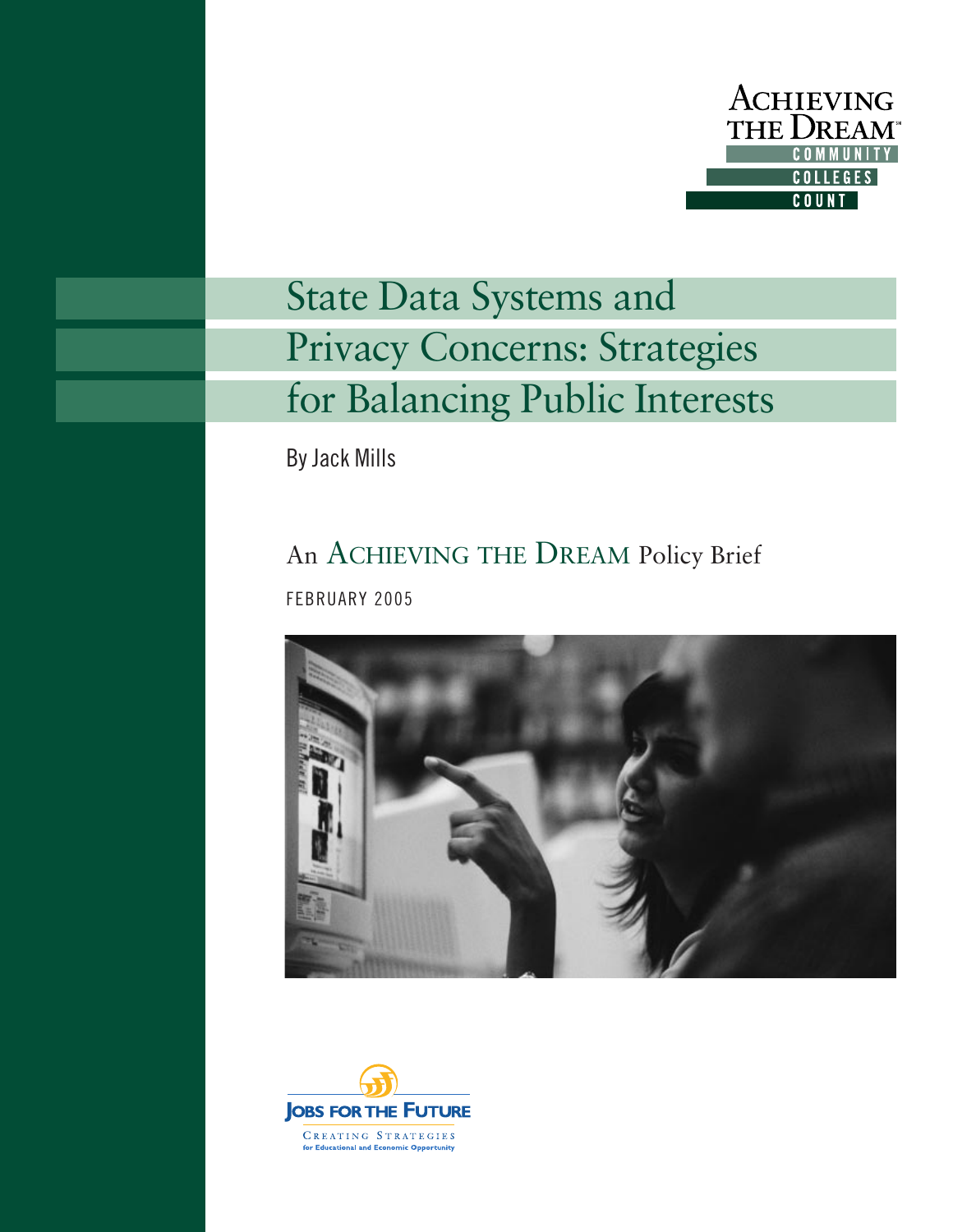## **About the Author**

**JACK MILLS** is a program director at Jobs for the Future. He recently co-authored *Building Skills, Increasing Economic Vitality: A Handbook of Innovative State Policies* and *Career Ladders: Guidebook for Workforce Intermediaries* and *Employer-Led Organizations.* He has an M.P.A. from Harvard's Kennedy School of Government.



**ACHIEVING THE DREAM: COMMUNITY COLLEGES COUNT** is a national initiative to increase the success of community college students, particularly those in groups that have been underserved in higher education. Achieving the Dream is funded by the Lumina Foundation for Education.

www.achievingthedream.org



**JOBS FOR THE FUTURE** seeks to accelerate the educational and economic advancement of youth and adults struggling in today's economy. JFF partners with leaders in education, business, government, and communities around the nation to: strengthen opportunities for youth to succeed in postsecondary learning and high-skill careers; increase opportunities for low-income individuals to move into family-supporting careers; and meet the growing economic demand for knowledgeable and skilled workers.

Jobs for the Future 88 Broad Street Boston, MA 02110 617.728.4446 www.jff.org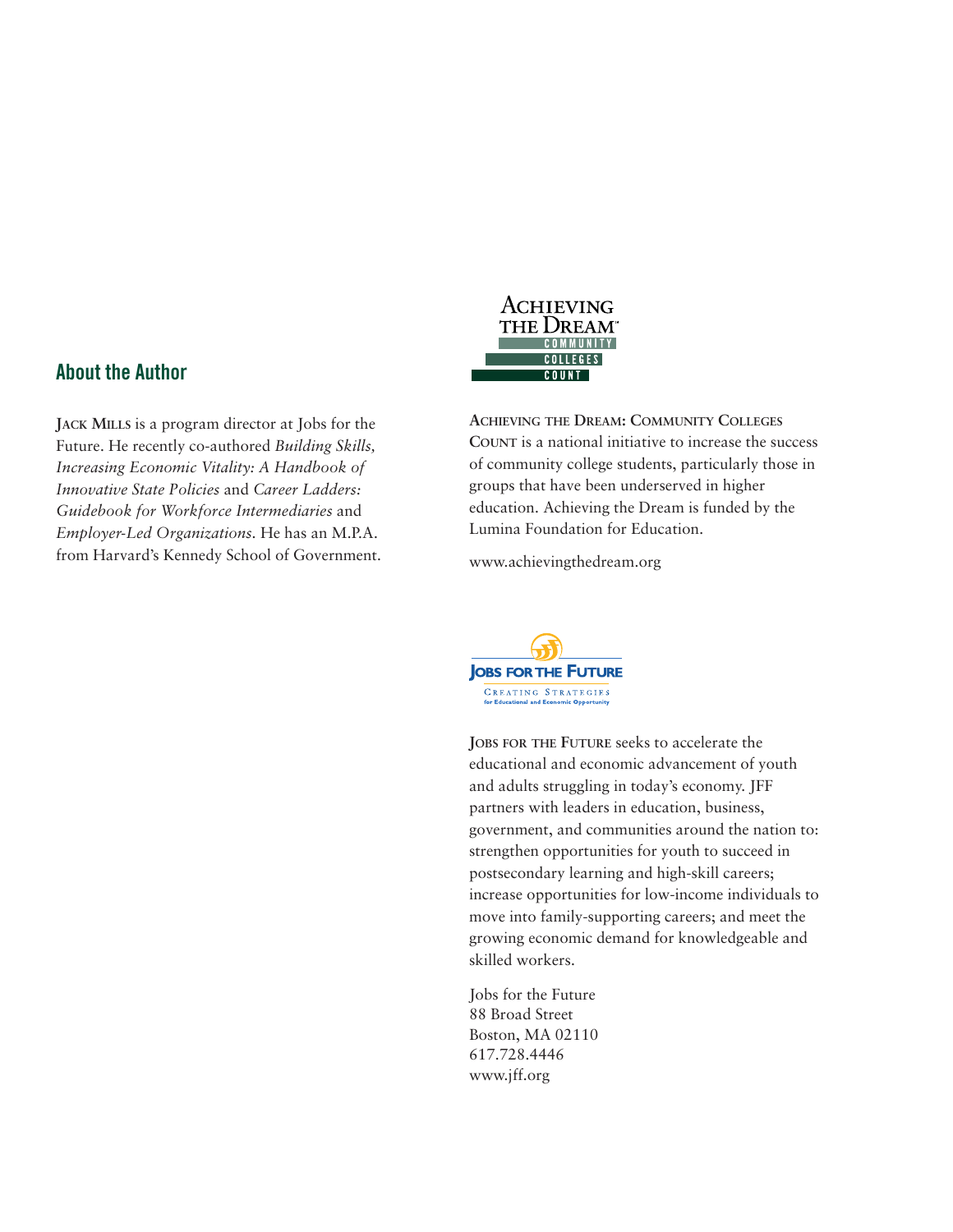State Data Systems and Privacy Concerns: Strategies for Balancing Public Interests

## **Table of Contents**

| FERPA Provisions on the Use of Student Unit Records for                                                                                                                                                                    |
|----------------------------------------------------------------------------------------------------------------------------------------------------------------------------------------------------------------------------|
| Achieving the Dream States:<br>Policies on Collection and Use of Student Records in Light of FERPA 4<br>Virginia: Data System Includes Independent Institutions 7<br>North Carolina: Extensive Data, Divided Governance  8 |
| How Other States Manage Data Within FERPA Constraints  10<br>Nebraska: Linking Student and Wage Records 10<br>Washington State: Extensive Analysis of Community College Data  11                                           |
| How States Can Strengthen their Student Data Systems 12                                                                                                                                                                    |
| A Growing Challenge: Tracking Students Out of State 13                                                                                                                                                                     |
|                                                                                                                                                                                                                            |
|                                                                                                                                                                                                                            |
|                                                                                                                                                                                                                            |
|                                                                                                                                                                                                                            |

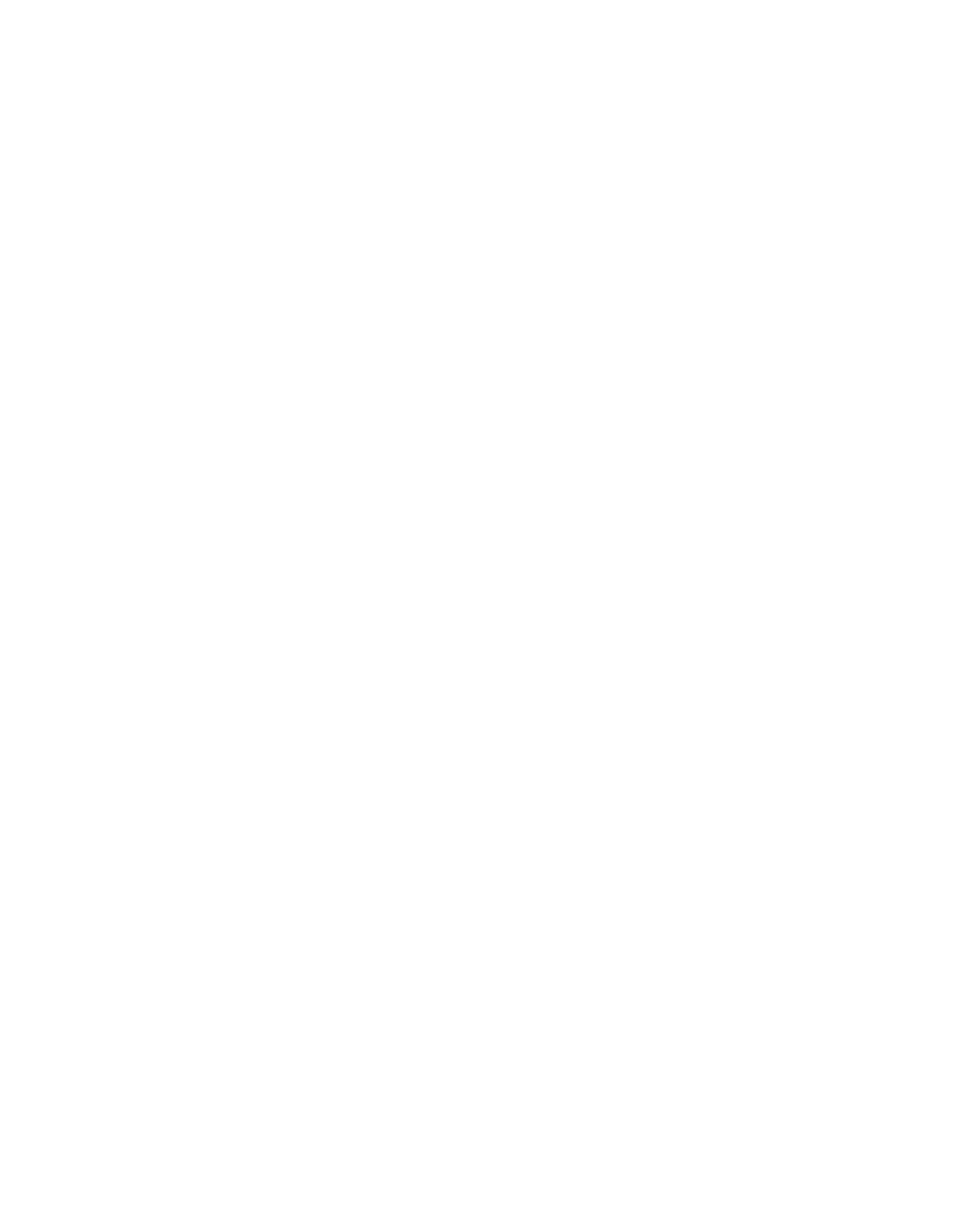## State Data Systems and Privacy Concerns: Strategies for Balancing Public Interests

## **Introduction**

As the accountability movement builds momentum in higher education, institutional, state, and national policymakers are looking for ways to improve student outcomes. Among these outcomes are retention, graduation, transfer from two-year to four-year institutions, employment, and earnings. Policymakers are also increasingly interested in the return on investment of public dollars spent on higher education. Concerns about efficiency, equity, and cost effectiveness are driving them to demand more, and more accurate, reporting of student outcomes from community and fouryear colleges.

Here are some of the questions that policymakers raise:

- Are students succeeding in the state's public colleges and universities at an acceptable rate?
- Are states getting a reasonable return from their support of students who concentrate in certain disciplines?
- Are some ethnic or geographic populations doing better or worse than others in terms of educational attainment?
- Are public two-year colleges preparing students adequately for success in the upper division of a fouryear institution—or are they falling short in some areas?
- Are workforce programs at the state's higher education institutions turning out graduates who stay in state and working in their chosen fields?

Better institutional systems for collecting and reporting student outcome data could help answer these questions. However, most of these questions require data from multiple institutions—including community and four-year colleges, K-12 systems, and the employment system.

Developing the public sector's capacity to collect and analyze more and better data about educational and employment outcomes makes great sense, but it confronts another very powerful public interest: individual privacy. The best way for states to know about and analyze student outcomes is to require institutions benefiting from public resources to report the educational progress and performance for each student. Such individual Student Unit Records (SURs) could be analyzed to answer specific questions about policy and practice. To do so, though, would require that significant amounts of information about individuals be collected, stored, and used by a public entity other than the one that initially collected the data. The danger of abuse of private information in the transfer, warehousing, and use of individual students' records is troubling to many.

This policy brief, prepared for *Achieving the Dream*, a national initiative to increase the success of underserved groups in community colleges, explores how states can balance the interests of accountability and privacy. It describes how states have addressed the collection and use of student record data within the limits and constraints set by federal privacy laws, with particular reference to the Family Educational Rights and Privacy Act (FERPA). It examines the approaches to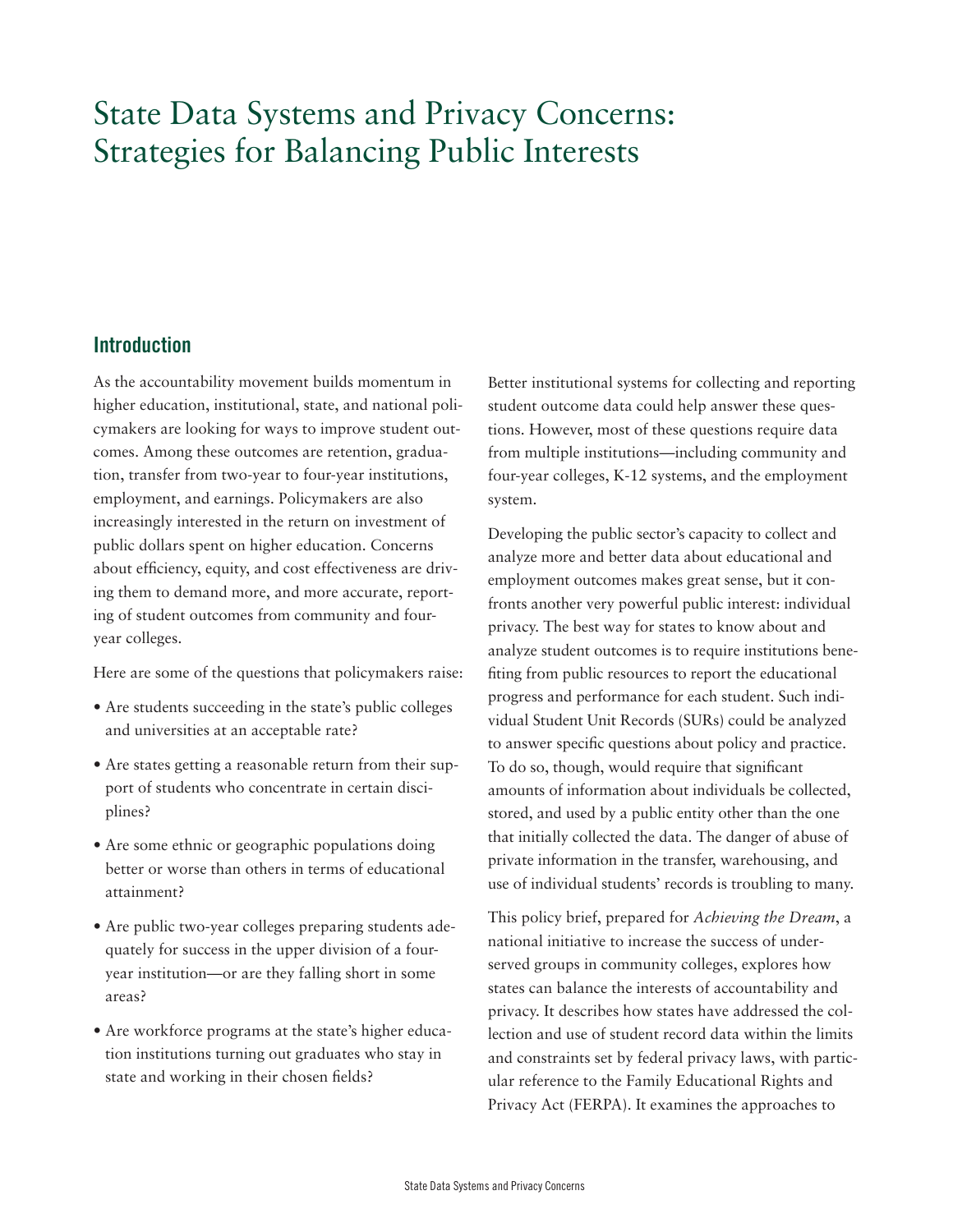the collection and use of student unit records in the five states in the *Achieving the Dream* initiative—Florida, New Mexico, North Carolina, Texas, and Virginia and it draws on their experience to highlight challenges that states face and options they can use to obtain performance data that can help community colleges improve student outcomes.

The brief also notes the experience and approaches of several other states that have successfully designed programs that use SUR data for the purposes of research and improvement. The analysis points to political, technical, cultural, and capacity issues that influence state options and approaches. And it can inform debates at the federal level about how best to promote accountability and improvement while protecting student privacy.

From the perspective of community colleges and state community college systems, which are the focus of *Achieving the Dream*, individually identified student data provided by SURs are important for several purposes. Information about students' K-12 curricula and experiences, for example, can help colleges signal to high schools where students need additional preparation. Information about post-college experiences in the labor market can help a state and its community colleges assess the value-added of technical and occupational programs being offered. Data on student demographics can enable states to assess whether programs and institutions effectively and equitably serve particular population groups—racial and ethnic groups, lowincome students, first-generation college goers.

States collect some of this data. For instance, the National Center for Education Management Systems has found that among the 39 state SUR systems, all contain data on sex, race/ethnicity, and date of birth, as well as degrees awarded and program/majors, making it possible to calculate annual persistence and degree completion for a range of important demographic subpopulations (Ewell, Schild, and Paulsen 2003). However, data identifying the income status of students are far more limited and generally only include data from financial aid files.

A particular concern for many community colleges is to have better information about the educational progress of students who transfer to four-year institutions. Community colleges want this data for two reasons: first, to identify gaps in their educational offerings that make it difficult for transfers to succeed in four-year schools; and second, to be able to generate a more accurate accounting of their students' success by being able to track students who complete a postsecondary degree in another institution. Both needs become increasingly important as higher education accountability measures and performance funding become more common.

Yet many community colleges and state systems find it difficult to get access to or use student record information from multiple institutions and agencies. FERPA requires each "holder" of student data records to decide whether to grant or deny requests to use them. FERPA provisions regarding the release of student records—and the interpretation of the law by state and four-year college officials—are major factors in whether community college systems and individual institutions can get information they feel they need to serve students effectively.

Fortunately, a number of states—including several *Achieving the Dream* states—have responded successfully to the challenge of balancing the public interest in quality data on student outcomes with the equally essential interest in protecting individual privacy.

## **FERPA Provisions on the Use of Student Unit Records for Research, Accountability, and Improvement**

The Family Educational Rights and Privacy Act was intended to prevent educational institutions from abusing student privacy.<sup>1</sup> It was passed in 1974 amid widespread concern about federal abuse of power and domestic surveillance. FERPA became law less than two weeks after President Richard Nixon resigned, in the aftermath of the Watergate scandal, the lingering Vietnam War, and a high level of attention to civil rights. Public access to private records was a volatile issue. A 1969 conference sponsored by the Russell Sage Foundation concluded that, "while FBI agents and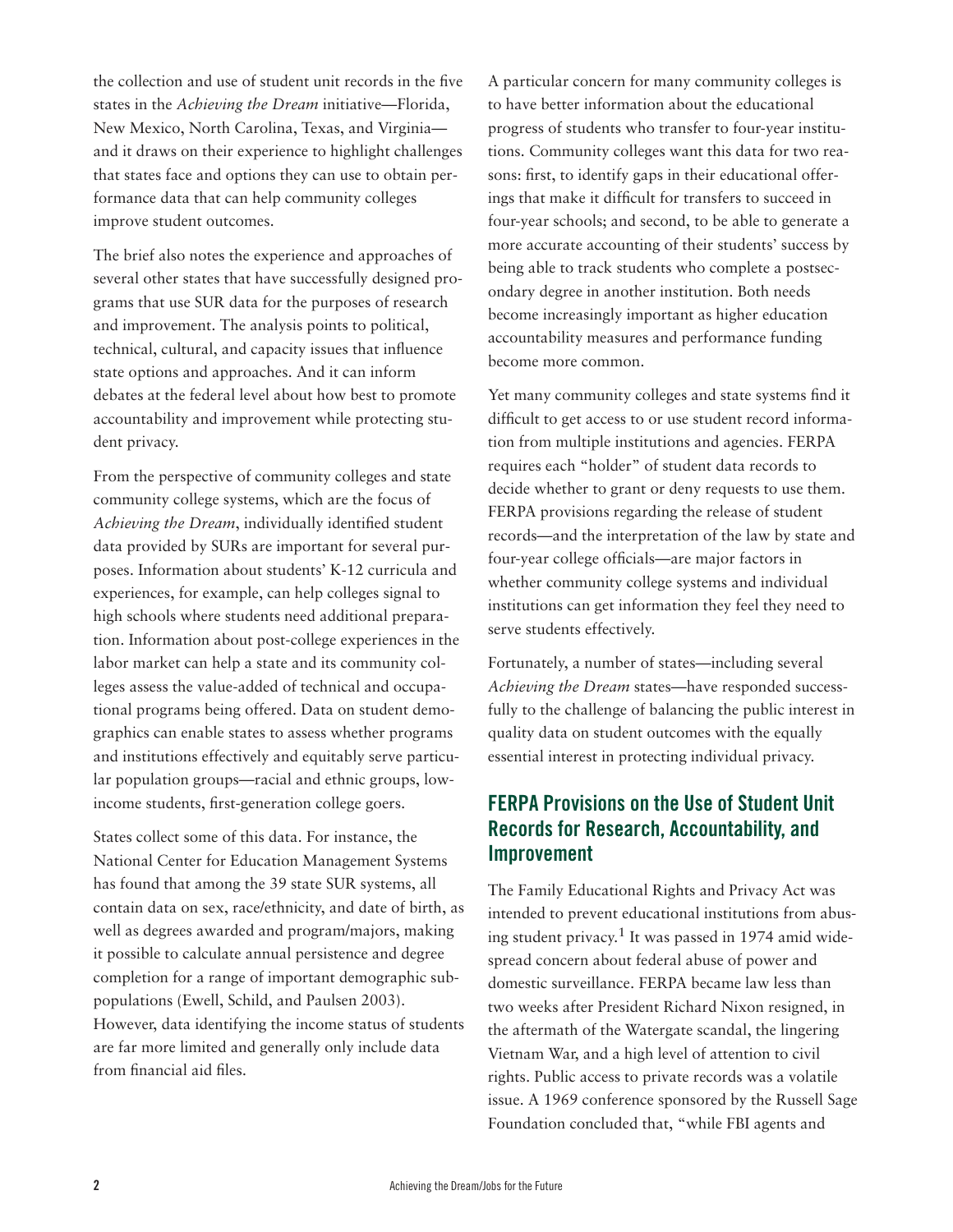juvenile court and health department officials had access to the entire records—including sensitive psychological reports—in more than half the school systems surveyed and the local police in a third of them, parents were allowed access in less than 10 percent of the school systems" (as quoted in Shiley 2003).

FERPA provides students with certain rights concerning their education records. The most important of these are:

- The right to inspect and review education records;
- The right to seek to have records amended; and
- The right to some control over the disclosure of student record information.

FERPA applies to all educational institutions that receive federal funds, including K-12 and postsecondary institutions. The Secretary of Education can withhold federal funds from an institution that is not in compliance with the law, although this power has never been exercised.

FERPA requires that an educational institution receive written permission from a student or parent before releasing information from a student's record. This requirement has a significant impact on state policies regarding use of student records. In **Washington State,** which has responded proactively, postsecondary institutions ask all students when they enroll for permission to release their demographic and educational data for research and accountability purposes.

FERPA provides several exemptions to this requirement. Student record data can be disclosed without permission under the following conditions (Pfeiffer 2003):

- Disclosure of "directory information," defined as information contained in an education record that would not generally be considered harmful or an invasion of privacy if disclosed;
- Disclosure to authorized representatives of state or local educational authorities in connection with the audit and evaluation of federally supported education programs or in connection with the enforcement of federal requirements that relate to such programs;

• Disclosure for studies "to improve instruction," so long as the study is conducted in a manner that does not permit identification of students or parents by individuals other than representatives of the research organization and the information is destroyed when no longer needed for the purposes for which the study was conducted.

Each of these exceptions provides opportunities for states that seek to collect and use student unit records and challenges that must be addressed carefully if state actions are to be allowable under FERPA.

- **Texas** uses the "directory information" provision to enable community colleges to obtain and report graduation data on their transfer students from four-year public and private institutions. Directory information includes, but is not limited to, a student's name, address, telephone number, date and place of birth, photograph, dates of attendance, student status (full-time/parttime, undergraduate/graduate), grade level, major field of study, degrees or certificates awarded, participation in officially recognized activities and sports, and other types of data that may be specified in state law. By including "degrees and certificates awarded," Texas can collect and report individual graduation rate data without prior consent from each student.
- **Virginia** uses the provision regarding disclosure in connection with the audit and evaluation of federally supported education programs to enable the linkage of community college students' records with wage records. According to the U.S. Department of Education, an "authorized representative" of a state educational authority must be under the direct control of that authority (i.e., an employee or a contractor of the authority). As a result, states where a single body governs all public postsecondary institutions, such as **Nebraska** (see page 10), can link student unit records from both community colleges and four-year institutions with records from other sources. To do so, the authority (or its representative) must maintain direct control over the data-matching process and ensure that personally identifiable information, such as a Social Security Number, is not disclosed to the labor department or other agency that maintains records for the match.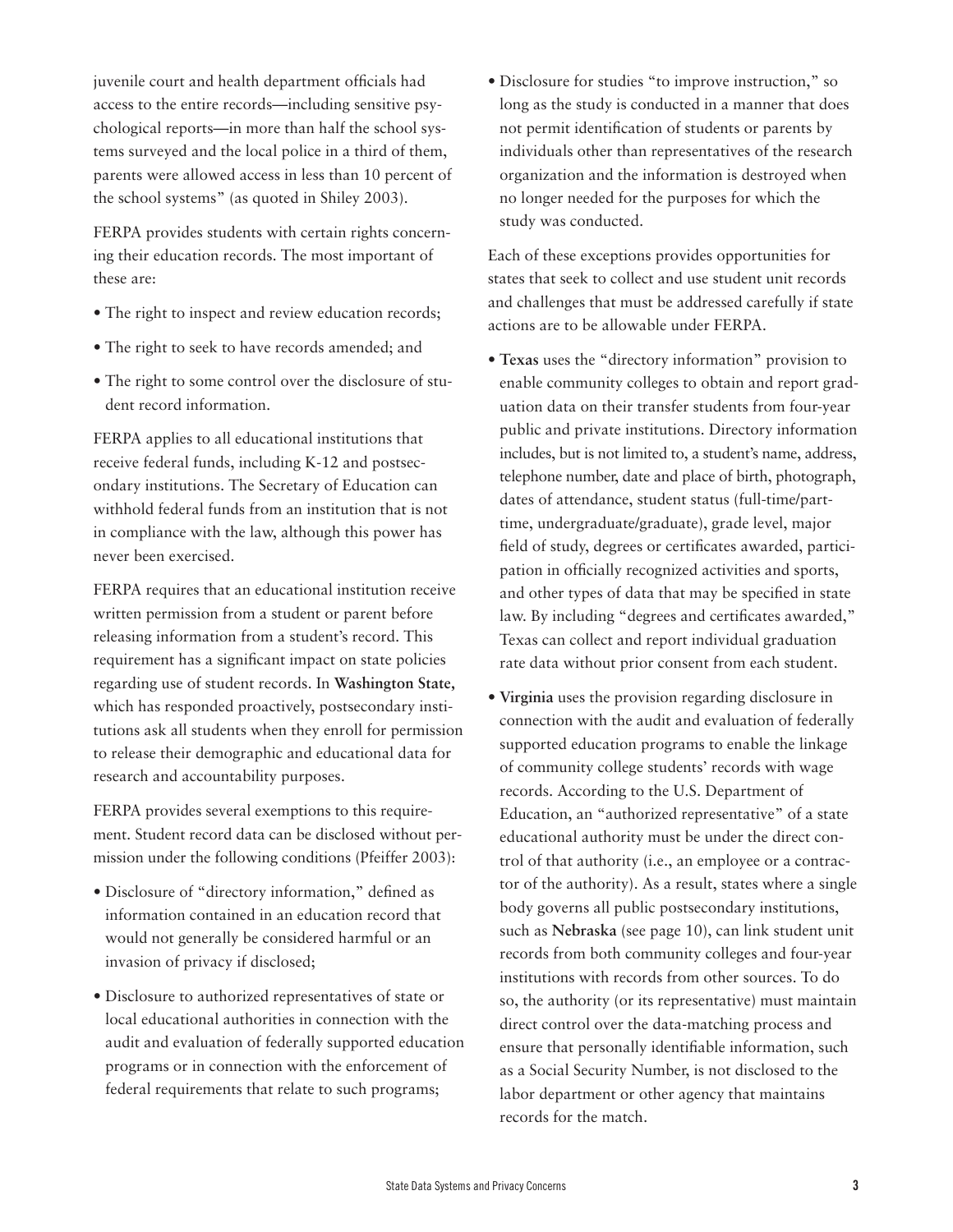

• The exemption for studies that are designed to improve instruction is the most appropriate option for states and systems that wish to improve program performance and student outcomes. The stipulation that data collected for program improvement studies must be destroyed when they are no longer needed can limit the utility of this provision. However, **Florida** has successfully argued that longitudinal research following students over time requires keeping records for many years, so that further education and employment outcomes can be tracked and the impact of different programmatic experiences can be assessed.

The different provisions under which protected data are disclosed and used have different compliance requirements. In general, institutions that collect student record data must: make students aware that they may opt out of allowing the use of directory information; notify them of the purposes for which protected data will be disclosed; identify criteria for determining who constitutes a school official and what constitutes a

legitimate educational interest; and assure that the data will never be re-disclosed in a way that identifies an individual.

Compliance with FERPA while developing an SUR system entails significant compliance costs. Successful negotiation with varied agencies holding records that can usefully be linked with student unit records requires great technical and political skill. Given the cost and complexity, are individual record data systems necessary? Could other strategies generate enough information?

The general consensus from research by the National Center for Higher Education Management Systems and from Jobs for the Future is that state-level, individually identifiable, student data systems are needed if states and institutions are to have enough information and flexibility in its use to assess performance and encourage institutional improvement. (Whether such a system should be introduced at the federal level is far more contentious: see page 14.) In states where colleges or systems do not have access to individual records, the process for requesting repeated data analyses from a third party is costly and unwieldy. The National Student Clearinghouse has clear strengths as a source of data to states and colleges looking to improve performance, but policymakers interviewed by NCHEMS expressed several concerns: the cost of using the clearinghouse, its bias toward institutional clients rather than state research needs, and the limited data elements included in clearinghouse records, particularly the lack of data on program of study, credit-completion or course progression, and full versus part-time status (NCHEMS n.d.).

## **Achieving the Dream States: Policies on Collection and Use of Student Records in Light of FERPA**

States vary greatly in their interpretations of how to stay within the bounds of FERPA requirements regarding student record privacy. For example, **New Mexico** and **North Carolina** lean toward privacy rights: community college representatives can not obtain the SURs of students who transfer from their institutions. But **Virginia** community college representatives may obtain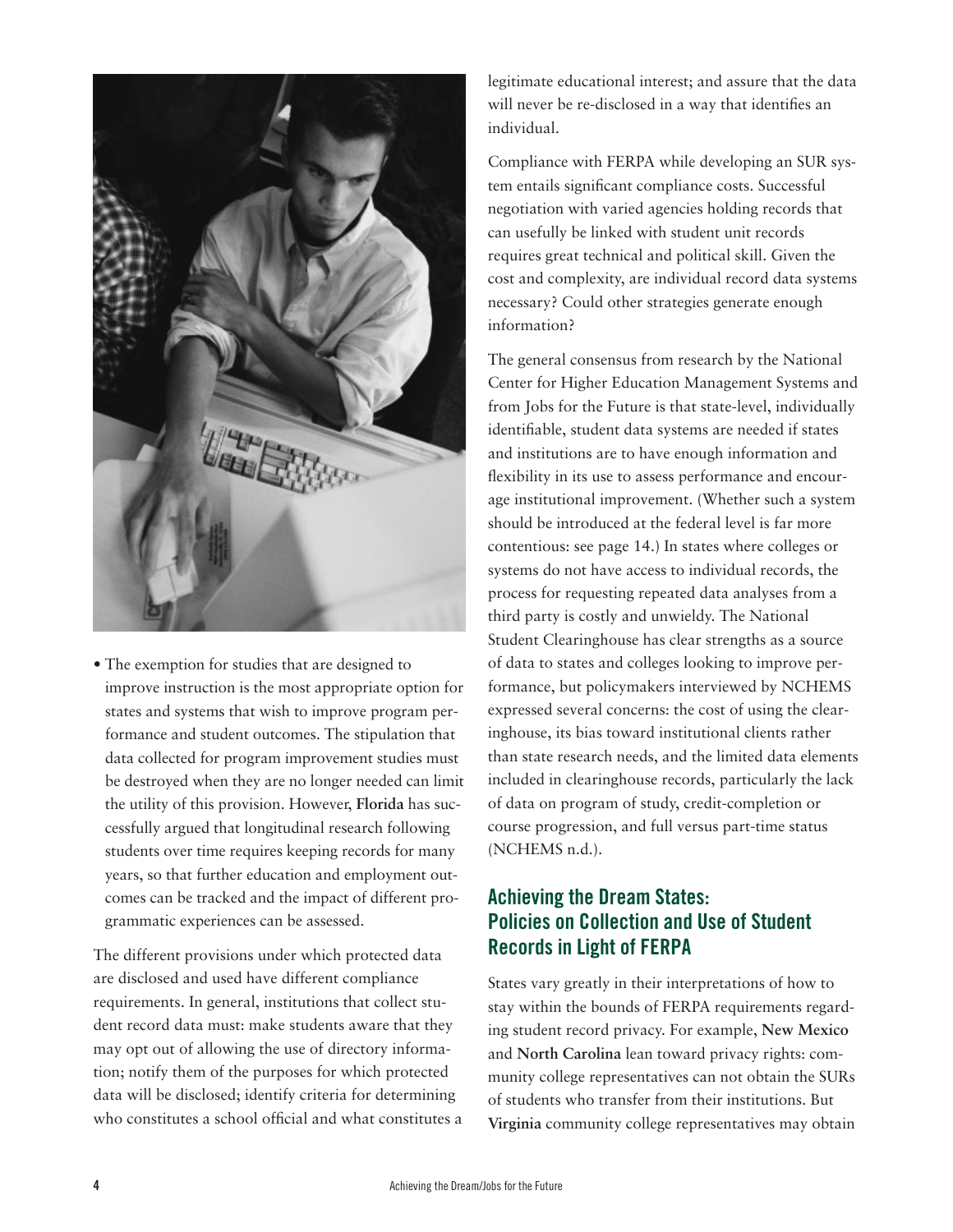transferees' records from four-year institutions. Additional variation results from a lack of clarity among state and institutional officials about what FERPA allows and prohibits in the area of warehousing and using student data for accountability and research.

States have legitimate concerns about FERPA. The law creates significant barriers to the use of protected data. States and institutions must develop policies and systems for using SURs and linking them to other records, and compliance costs are not insignificant. At the same time, "hiding behind" FERPA can be convenient for institutions that do not want to disclose certain information. Refusing to share student records may protect what institutions see as proprietary information in the context of competition for students. It also may protect institutional autonomy. And it may keep down the costs associated with government-requested reporting.

In this context, **Florida** and **Texas** are leaders in protecting the privacy of student data while responding to the public's interest in accurately assessing the performance of postsecondary and other systems and programs that receive public funding. Both states can determine how many students transfer and graduate from higher education, provide details about the course-taking patterns of transfer students, offer clues to the barriers that students face, and support a strong state-level accountability mechanism for measuring institutional progress on student transfer. In addition, Florida and Texas have notably effective record linkage policies across the many agencies that govern K-12, employment security, adult education, and other public services (Callan and Finney 2003).

As the following summaries from the five *Achieving the Dream* states illustrate, state SUR systems range from strong to weak and from inclusive to narrow. These summaries highlight differences and variations among states, and they set the stage for recommendations for states wishing to expand access to individually identifiable records for the purpose of program improvement and accountability within the rules set by federal privacy laws.

These brief descriptions focus on four dimensions of the state systems:

- What data are available to community colleges and their systems about present and former students?
- How is the data system organized and governed?
- Which agencies' records are linked in the system?
- Are students in private postsecondary institutions included in the system?

#### **Florida: A Culture of Data Sharing**

Florida has developed perhaps the most comprehensive capacity to analyze data and provide reports regarding educational accountability and improvement. Through legislative authority—but perhaps more importantly through the careful nurturing of interagency relationships—Florida has developed a culture in which institutions are comfortable with providing data to a state agency that, in turn, provides valued reports and services to cooperating institutions.

Florida has almost two decades of experience collecting and using student record data for purposes of program improvement and accountability, beginning with vocational education and workforce programs. Over the years, both the legislature's focus on data-driven appropriations and decision-making and a collaborative approach at all levels to define the look and feel of the state's educational data systems influenced their development and reputation. The collegial approach laid the groundwork for their further development. In 1988, state legislation established the Florida Education and Training Placement Information Program as the primary resource for documenting compliance with the vocational education performance requirements of the state. Since then, FETPIP has expanded its coverage and services to all educational levels and programs, as well as to vocational education, and it has moved into cooperative programs with private and independent institutions. FETPIP has also expanded the kinds of reports it produces. Today, Florida has a well-established system of collecting and sharing student-level data among all education sectors—K-12, career and technical education, community colleges, and universities—for the purposes of accountability, research, evaluation, and funding. The system tracks educational and employment and earn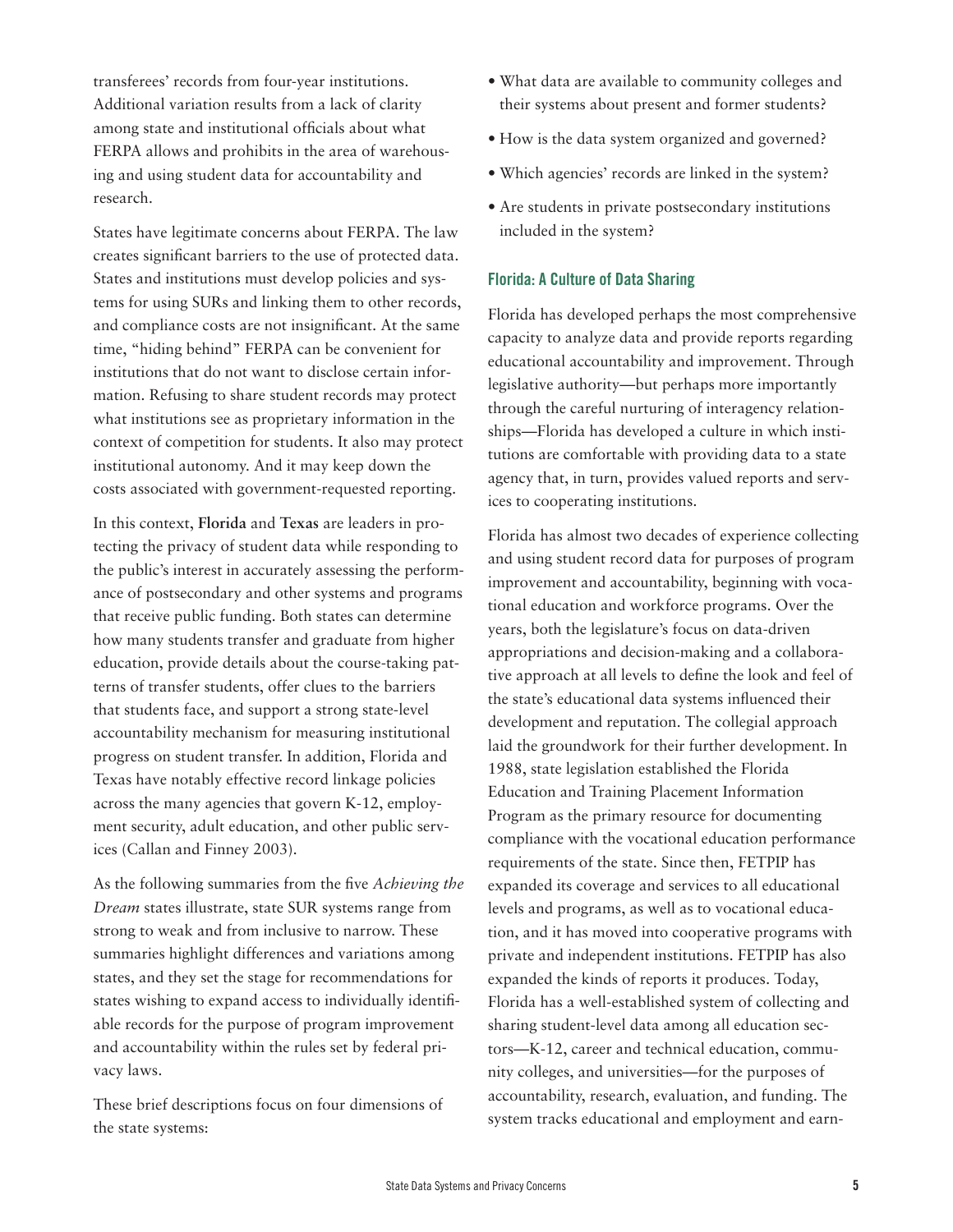ings outcomes over time for students from participating institutions and programs.

The system was strengthened when Florida legislated a series of changes regarding governance of the state's education system. The Florida Board of Education now governs a K-20 system. A new Office of K-20 Education, Information, and Accountability houses a K-20 data warehouse that integrates all available information about current and recent students in a relational database. Information on past students is maintained in FETPIP.

The Florida Residents Assistance Grant also supports the state's system of collecting student data. The state legislature relies on reports from FETPIP for appropriation decisions regarding this grant program. Grants go to students at independent colleges as well as public colleges, and the independent colleges provide student unit records to FETPIP partly because of the funding they receive.

Reports on students who have transferred include data from public two- and four-year institutions, information from in-state independent vocational and trade schools, information from in-state independent colleges, and information from out-of state colleges. Florida has contracted with the National Student Clearinghouse for information on out-of-state students. The clearinghouse has enrollment records on a high percentage of college students, as well as a significant number of records on credentials they obtain.

Florida's community colleges can also access SUR information for purposes that comply with FERPA, for students who attend their institution, did so previously, and others.

Using Social Security Numbers, FETPIP links student unit records with follow-up data held by state and federal agencies on all students leaving Florida public institutions. Among other types of information, FET-PIP gathers information on employment, continuing postsecondary education, and military service. FETPIP uses linked records to conduct longitudinal analyses that track further education and job placement. The results of these follow-up studies are provided to state and local counselors, teachers, education/training policymakers, and elected officials for planning, evaluation, and career guidance purposes. Data are a part of education and workforce development accountability programs at all levels.

#### **Florida Resources**

Several documents provide additional detail on Florida's approach to the use of individually identifiable data on students:

- Interagency Agreement Between Department of Education and Agency for Workforce Innovation
- Extension of Matching Program between the United States Post Office and the Florida Department of Education
- Description of the Florida Education and Training Placement Information Program
- Florida Education and Training Placement Information Program Annual Collection Cycle
- Jay Pfeiffer, Student Follow-up Using State and Federal Administrative Records: Lessons from Florida's Education and Training Placement Information Program

These documents are available on the Jobs for the Future Web site at www.jff.org/jff/kc/library/0247.

#### **Texas: Broadly Defined Directory Information**

Texas has evolved a sophisticated and stable system of collecting student record data from varied in-state educational institutions. The data are used to generate reports on student outcomes over time, yielding reports on student outcomes that are useful to two- and fouryear postsecondary institutions that want to measure success and improve their performance. This system provides community colleges with a certain amount of information about transfer students and how they fare.

The Texas Higher Education Coordinating Board is the highest authority in the state regarding matters of public higher education. THECB holds that it needs SURs for students in all postsecondary institutions in order to make policy and inform other policymaking bodies. One reason, the board argues, has to do with how state funds flow to higher education institutions: Texas routes institutional funding that is allocated on a perstudent basis through THECB, so it requires individually identifiable record data for all students in order to make and oversee these allocations.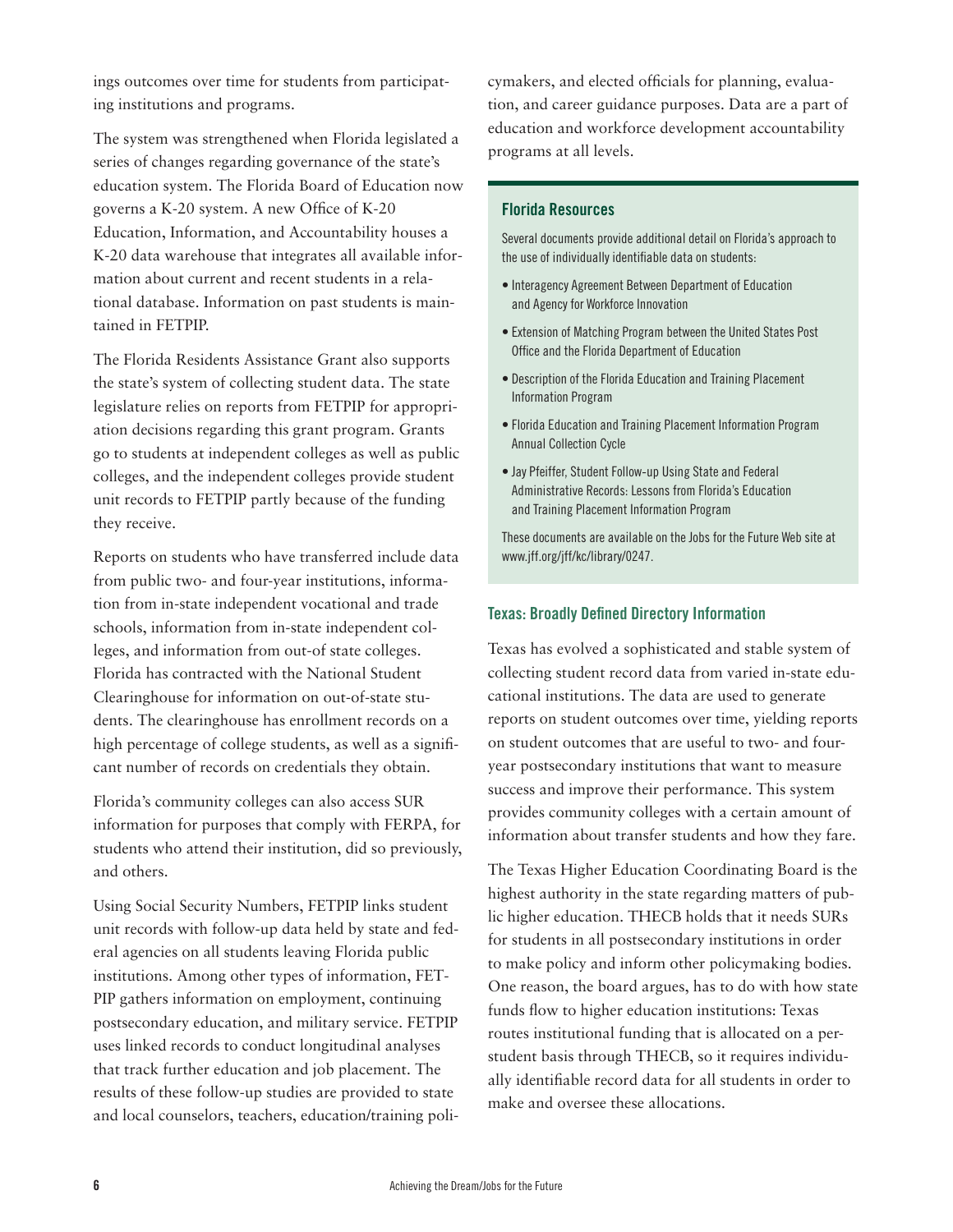Because this institutional funding goes to both public and independent institutions, Texas can collect student records from independent as well as public institutions, which is unusual. Jan Greenberg, general counsel for THECB, notes that independent institutions are comfortable with this arrangement for two reasons. First, provisions of the record-sharing agreement minimize their liability for disclosure of data protected by privacy laws. Second, they receive specific benefits from the analysis of their data, such as reports on labor market outcomes for their students.

THECB, working with the Texas Education Agency and the Texas Board of Education Certification, provides data to the Texas Public Education Information Resources, which houses and manages student data collected by these three agencies. The data warehouse, which has a combination of aggregated and raw data, is designed to provide ready access to public primary, secondary, and higher education information for the purposes of research, planning, policy, and decisionmaking.

Texas policymakers believe that FERPA restricts the redisclosure of student unit records protected by the law. As a result, individual educational institutions cannot access the student unit data sets for their own use. Community colleges cannot directly receive FERPAprotected SUR data on transfer students. Instead, the board's Commissioner established a definition of "directory information" that includes name, field of study, enrollment status (e.g., full-time, part-time, undergraduate, graduate), degrees, certificates, and other awards received, type of award received (academic, technical, tech-prep, or continuing education), dates of attendance, student classification, and name of the most recent previous institution attended. Community colleges get data on their transfer students' degrees and certificates earned through this expanded definition of what is included as directory information.

Several years ago, Texas changed its policy on linking SURs with Unemployment Insurance wage records. Previously, the Texas Workforce Commission had been responsible for matching the records. THECB grew concerned that FERPA did not allow it to delegate responsibility for the privacy of student records to a workforce



agency. In response, it revised established policy, requiring THECB staff to manage the record linkage process. This has the added benefit of making it possible for the board to include in its aggregate reports the data from records of students who specifically do not allow public disclosure of their directory information.

#### **Texas Resources**

Several documents provide additional detail on Texas's approach to the use of individually identifiable data on students:

- Information Exchange Agreement Between Post-secondary Institutions and the Texas Higher Education Coordinating Board
- Texas Workforce Commission Non-Financial Agreement

These documents are available on the Jobs for the Future Web site at www.jff.org/jff/kc/library/0247.

#### **Virginia: Data System Includes Independent Institutions**

Like Texas, Virginia uses FERPA's provisions regarding directory information to provide, without having prior permission from individual students, community colleges with information on students who have transferred to other institutions. Community college researchers identify students who may have transferred and send that information to the State Commission on Higher Education of Virginia. SCHEV returns reports that include the institutions attended by transferees, the programs in which they are enrolled, and the credentials they have achieved. The researchers can use the information they receive in combination with the SUR data they have to calculate retention and graduation rates for in-state transfers.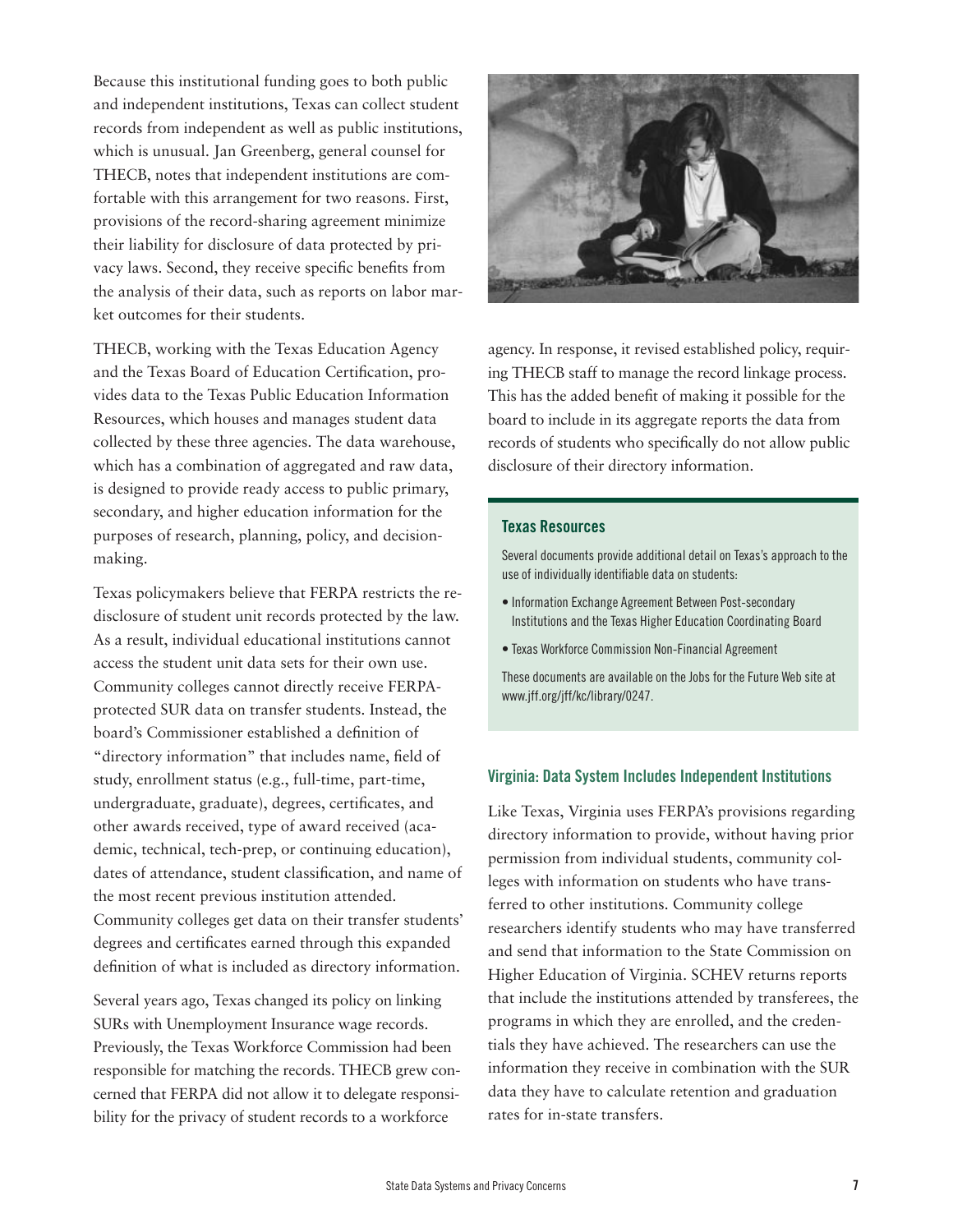

SCHEV provides directory information from both public and independent colleges. SCHEV oversees state tuition grant funding, and the law authorizing that oversight requires participating institutions to provide student data. Virginia's independent colleges do not raise FERPA concerns regarding provision of student records to SCHEV, in part because of SCHEV's role in funding and in part because SCHEV provides services they value, such as Integrated Postsecondary Education Data System (IPEDS) submissions. Moreover, Virginia has a culture of sharing data across agencies, which enables the state to go further in developing a data warehouse and reporting system than other states might attempt.

Like many states, Virginia limits the use of Social Security Numbers in tracking student records. According to Tod Massa, policy research and data warehousing director at SCHEV, Virginia prohibits records from containing Social Security Numbers unless a law specifically requires them. This affects K-12 records, not

records from postsecondary institutions: SSNs are required for reports to the federal Internal Revenue Service regarding financial aid. The prohibition against K-12 records including SSNs complicates record linkage, but Massa does not think the barrier will be significant. Every K-12 student will have an identification number issued by the state. When they enter postsecondary education, they will also provide their unique SSN. Massa sees little problem linking postsecondary and K-12 records by using both numbers.

State policy regarding linkage of student unit records with Unemployment Insurance wage records has changed recently, expanding SCHEV's ability to track the employment and earnings of college students. Historically, linkages of these records had been done through a partnership between the Virginia Community College System and the state's Employment Commission. The state appropriations act now provides for SCHEV to work with those agencies on record linkage, enabling SCHEV to link UI wage records to student databases under its authority.

#### **North Carolina: Extensive Data, Divided Governance**

North Carolina allows community colleges to obtain unit record data for their own students, as well as to aggregate data system-wide on other community college students. However, the University of North Carolina has stymied the efforts of community colleges to obtain student unit records of transfer students.

The leadership of the state's flagship university is not opposed to providing student unit records to the community college system, but university attorneys interpret FERPA to prohibit the release of UNC student records to other institutions in the state. They do allow UNC to report on transfer students' follow-on educational experience, providing data such as the percentage with GPAs at or above 2.0. However, as Keith Brown, associate vice president of the North Carolina Community College System explains, the university's interpretation of FERPA, prohibiting access to individual records, effectively prevents community colleges from analyzing the impact of particular programs on students with differing demographic characteristics and prior educational experience.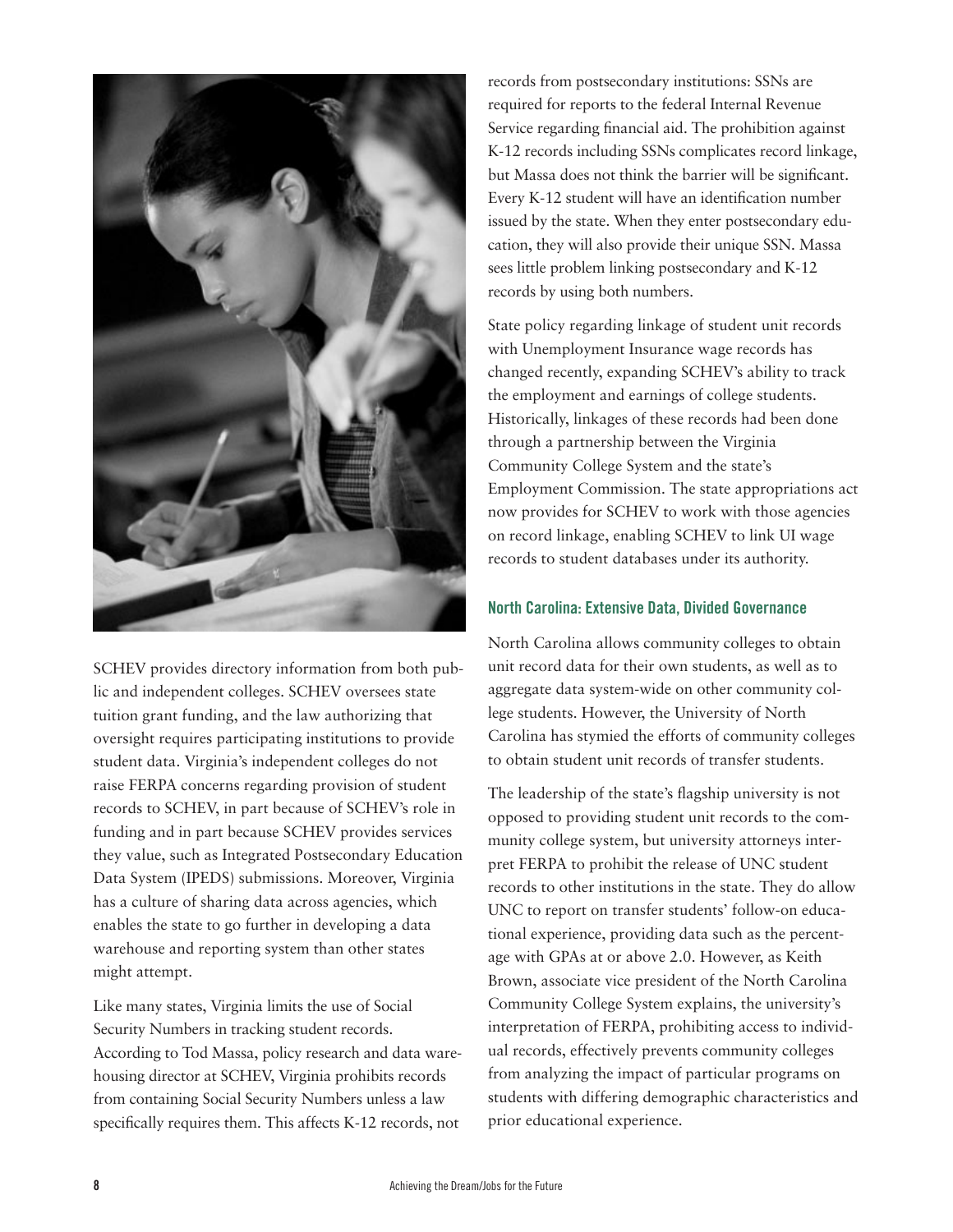Limits on the access of community colleges to four-year colleges' SURs occur, in part, because North Carolina divides governance for two-year public institutions, four-year public institutions, and the K-12 education among three separate systems. Discussions are underway about establishing a K-20 data warehouse that will include key data elements from all three educational systems.

The Community College System Office collects extensive unit record data on community college students. These records include information on credit, noncredit, and basic skills/adult literacy students. Demographic data include race, ethnicity, and gender. Other fields include high school attended, programs being attempted, and, for credit students, financial aid, courses, course performance, completion status, student credit hours, program/major, and receipt of degree.

North Carolina is a leader in the analysis and use of labor market outcome data of postsecondary students. In 1991, the state Attorney General approved the North Carolina Community College System's work with the state Department of Labor to match student data records with Unemployment Insurance wage records. NCCCS has been doing so ever since.

#### **New Mexico: Valuing Privacy Rights**

New Mexico state policy values privacy highly, and the political culture tends to resist efforts to build centralized government capacity and authority. Not surprisingly, then, New Mexico lags other *Achieving the Dream* states in the access that community colleges have to information about their students' further education. In New Mexico, the Council on Higher Education does not allow individual community colleges access to the student unit records of transfer students. Instead, the council analyzes data that is stored in the statewide Data Editing and Reporting (DEAR) system and reports the results to community colleges. The council's aggregated reports include information on public two- and four-year college students, as well as very limited information on students attending independent institutions. The council is considering a contract with the National Student Clearinghouse to

increase its information on independent and out-ofstate colleges.

Privacy concerns affect the sharing of educational records in New Mexico. Public four-year institutions are reticent to provide information to individual community colleges about the educational performance of their students that transfer to four-year schools instate. As in Virginia, New Mexico does not allow K-12 student records to include Social Security Numbers.

On the other hand, several years ago, responsibility for Adult Basic Education records was transferred from the K-12 system to the council. Recent efforts to link records in the ABE database with postsecondary SURs have been somewhat successful: some of the ABE records included Social Security Numbers, and among them approximately 70 percent could be linked with the DEAR system's postsecondary records.

In general, New Mexico has not developed a culture of data sharing. As a result, according to Paul Lundrum of the state's Council on Higher Education, educational institutions tend to believe that the council's right to collect information is limited; the presumption is for privacy over information.

This has bearing on the ability of New Mexico community colleges and the state to generate data that can help identify strategies for improving outcomes for underrepresented groups in higher education, including low-income and first-generation students. Frank Renz of the New Mexico Association of Community Colleges would like the state to be able to disaggregate student outcome data by income level to assess how best to reduce inequities in outcomes and services. However, some postsecondary institutions have received legal opinions arguing that FERPA restricts collection of income data, opinions that seem to trump the Council on Higher Education's position that the law does not restrict collection of income data. The Governors Task Force on Higher Education recently proposed a number of incentives to colleges to improve outcomes for low-income students: if these are implemented, there might be more support for collecting and reporting outcomes by income groupings.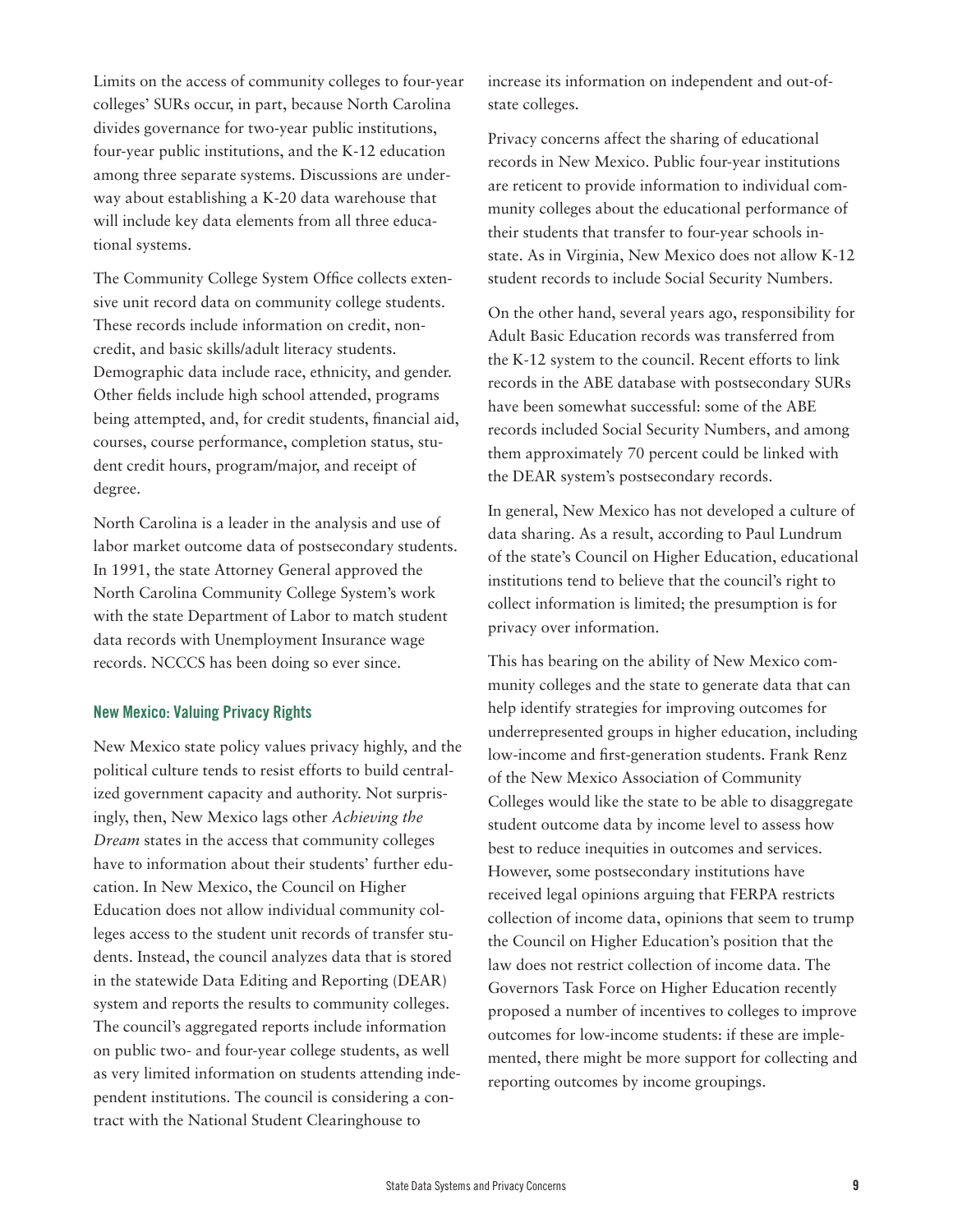## **How Other States Manage Data Within FERPA Constraints**

The experience of other states can be a helpful guide to states or state college systems that are trying to expand their access to unit records of students who have been enrolled in their institutions. Three are summarized here, each for a different aspect of its data collection and analysis system.

- **Oklahoma**, like Florida and Texas, have a proven track record for policies that have not run afoul of FERPA regulations and have been broadly accepted by other stakeholders and systems in-state (Callan and Finney 2003).
- **Nebraska's** policy on linking student unit records with wage records recently received approval from the U.S. Department of Education's Family Policy Compliance Office as effectively protecting privacy under FERPA.
- **Washington State** has a sophisticated and extensive data tracking system that includes records from K-12, adult education, community colleges, four-year public institutions, and the Employment Security Commission, built upon data linkage agreements with a variety of agencies on whose behalf the community college system conducts data analysis. Washington addresses FERPA disclosure rules directly by securing releases from students when they enroll in the state's community colleges.

#### **Oklahoma: Proven Track Record**

Oklahoma's SUR system benefits from the state's governance structure, under which the Oklahoma State Regents for Higher Education coordinates all postsecondary institutions, including community colleges. This makes the collection and warehousing of postsecondary students records easier under FERPA. The Oklahoma Education Information System, a unit record database containing public and private higher education institutional data, is managed by the State Regents for state and federal reporting, policy analysis, and decision-making. The Regents promotes access to and dissemination of information from the OEIS that

improves the education-related decisions of parents, teachers, administrators, policymakers, and educational stakeholders as well as the general public—while protecting individual data in ways that the U.S. Department of Education accepts as meeting FERPA requirements.

The state has established five levels of access to student unit records, each of which is consistent with a specific educational purpose as defined in Section 99.2 of the FERPA regulations. One of these access levels is for researchers, education groups, and other parties who express legitimate educational interests. To further the understanding of educational practices, methods, or theory, they are allowed to read all database records and fields that would be expected through acceptable research practice.

#### **Oklahoma Resources**

The following document provides additional detail on Oklahoma's approach to the use of individually identifiable data on students:

• Oklahoma State Regents for Higher Education Data Access and Management Policy

This document is available on the Jobs for the Future Web site at www.jff.org/jff/kc/library/0247.

#### **Nebraska: Linking Student and Wage Records**

Nebraska is noteworthy for the U.S. Department of Education's recent approval of its method for linking Unemployment Insurance wage records with postsecondary student records in compliance with FERPA. In 2004, the Family Policy Compliance Office approved the state's record matching policy because it meets the standard that representatives of educational agencies must maintain direct control of student records provided by their institutions.

Nebraska's Coordinating Commission for Postsecondary Education has oversight over all postsecondary educational institutions, including community colleges. CPPE has an ongoing contract with the Nebraska Department of Labor to match graduates' Social Security Numbers against Unemployment Insurance wage records, so postsecondary and wage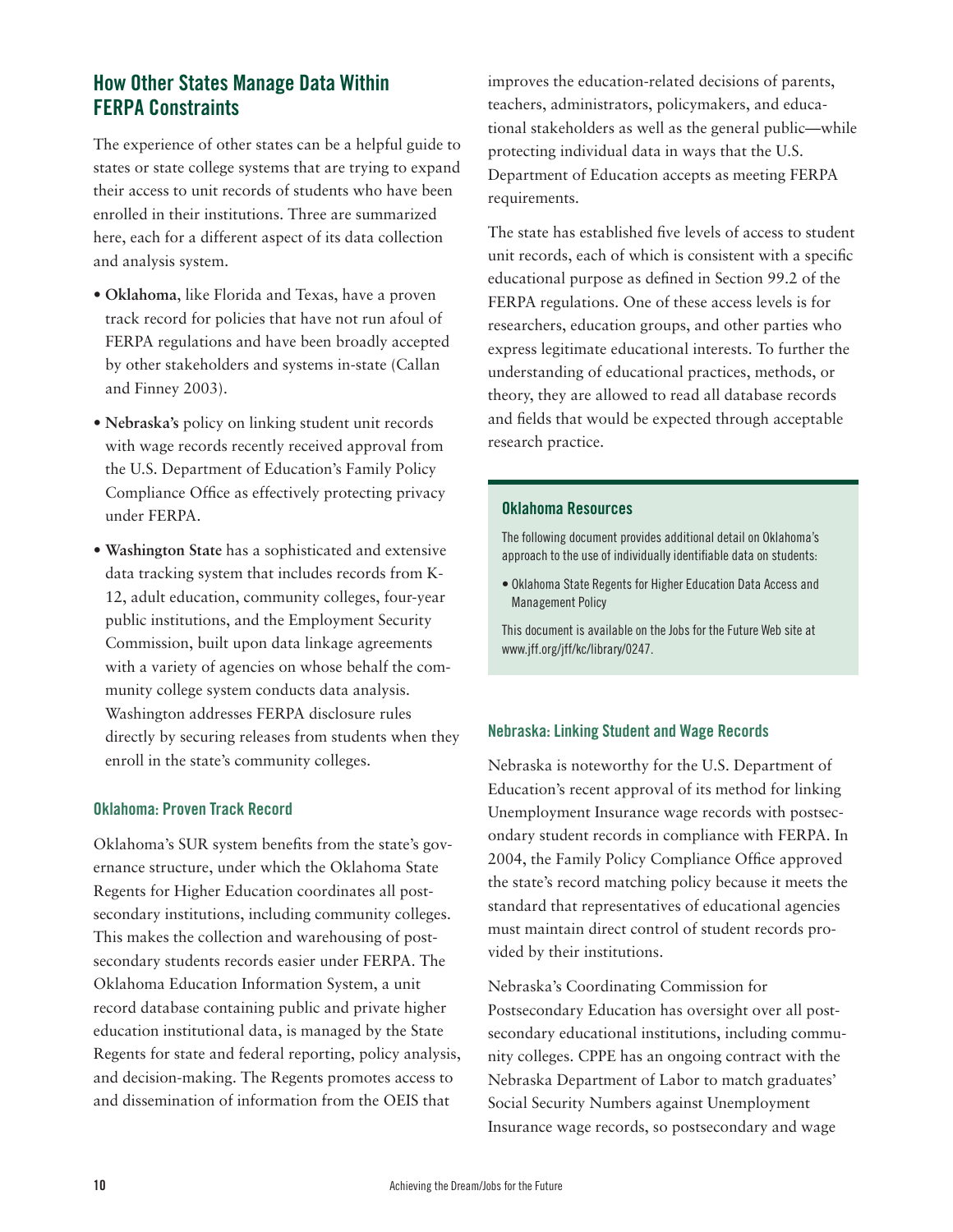records can be linked. One CPPE employee has been designated to perform this function and educated about FERPA limitations. The contract with the Labor Department provides authority to this individual to enter the UI wage database and perform the computer matches at the CPPE office. For the purpose of preparing Workforce Investment Act reports, aggregate data showing raw numbers of students who match in various program and industry code categories, with Social Security Numbers and names deleted, goes electronically to the Department of Labor, which uses the data to prepare a report for each participating institution.

This system meets FERPA requirements because Department of Labor employees do not participate directly in the wage record match, in the sense that they do not see students' Social Security Numbers. Rather, Labor Department employees make the UI data for a specific time frame available to a CCPE employee who enters the UI database to conduct the match.

#### **Nebraska Resources**

The following document provides additional detail on Nebraska's approach to the use of individually identifiable data on students:

• Family Policy Compliance Office letter to Nebraska re meeting reporting requirements of WIA, 3/04

This document is available on the Jobs for the Future Web site at www.jff.org/jff/kc/library/0247.

#### **Washington State: Extensive Analysis of Community College Data**

Washington State is a leader in the collection and analysis of student record data from multiple agencies—across higher education, adult education, and the workforce system.

The Washington State Board for Community and Technical Colleges (SBCTC), which coordinates Washington's 35 community and technical colleges, has a well-developed data collection and reporting system: Data Linking for Outcomes Assessment. DLOA links community college students' unit records with records from four-year colleges and other administrative records, including records from the Employment Security Department.



When a community college student registers for classes, the registration form includes a statement that if students provide Social Security Numbers, those numbers will be used for data matching purposes. Over 90 percent of students provide Social Security Numbers. DLOA contains one record for each student for every three-month period, with information on firms for which the student worked and colleges attended, for a six-year time frame. Uniquely, DLOA contains the number of hours a student has worked in a quarter (Seppanen 1998).

SBCTC maintains two kinds of data sharing agreements. One establishes roles and responsibilities for linking student unit records with wage records. The second identifies DLOA as the agent of other state agencies for the purpose of analyzing data. Through the assistance of the Workforce Training and Education Coordinating Board, DLOA creates partnerships with managers of other programs to defray the costs of record linkage.

#### **Washington State Resources**

Several documents provide additional detail on Washington's approach to the use of individually identifiable data on students:

- State Board of Community and Technical Colleges Interagency Data Sharing Agreement
- Employment Security Department Interagency Data Sharing Agreement

These documents are available on the Jobs for the Future Web site at www.jff.org/jff/kc/library/0247.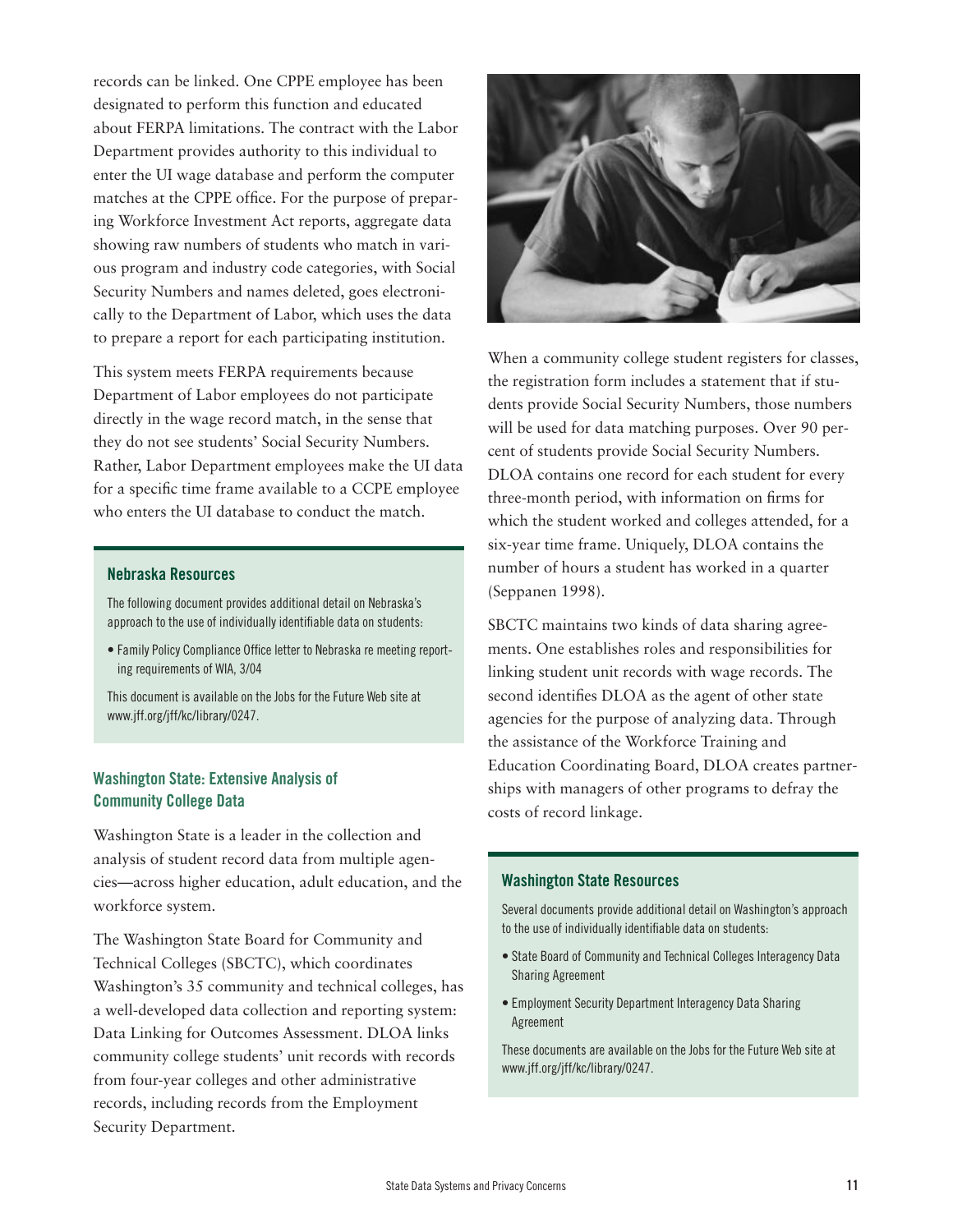## **How States Can Strengthen their Student Data Systems**

Perhaps the best way to address FERPA concerns is to secure written permission from all students regarding the release of records, as the Washington community colleges do for every student who enrolls in their institutions. Once permission is secured, records from any institution that the student attends can be released without a problem. There are reasons, though, that states don't follow Washington's lead, such as a culture that favors privacy, fear that the percent of students who grant permission will decline, and traditions of localism that might make it difficult to secure agreement to participate from all the colleges in the state.

To reduce privacy concerns and in response to growing interest in limiting identity theft, some states are restricting the use of students' Social Security Numbers, relying on alternate identifiers in individual student data records. For instance, Florida assigns an alternative identifier to every K-12 student. When students enroll in a postsecondary institution, they must provide a Social Security Number. The Office of K-20 Accountability keeps a high-security file that matches the numbers. It only uses Social Security Numbers for situations where alternatives do not exist, such as linking student records with wage records and filing reports with the Internal Revenue Service.

Barring the securing of written permission from students, there are ways for states to build effective data systems that meet FERPA requirements. It is obviously much easier to collect, warehouse, and use data from institutions from different education levels when a single administrative agency has governing authority over, at a minimum, all public postsecondary education. In Texas, where a single entity governs all of higher education, it is easier to integrate the data systems from community colleges and four-year institutions and to generate rich longitudinal reports on transfer students and other populations. In Florida, the Office of K-20 Education, Information, and Accountability, in which FETPIP is housed, is well positioned to collect and store data from multiple agencies that constitute the K-20 system. It helps that state statute designates FETPIP as the primary means for Florida's Department of

Education to collect follow-up data by linking various administrative records and that Florida's data collection efforts are backed up by a longstanding legal framework. In New Mexico and North Carolina, where state-level authority is either weak or divided, it is more difficult to build an effective student record system that doesn't run afoul of FERPA rules or interpretation.

Officials who have built and run SUR warehouses and reporting agencies in states like Florida and Virginia understand the technical and legal barriers—like fragmented governance and authority—that might limit a state's ability to develop systems that easily aggregate and provide access to student data across higher education or across K-20 and the workforce system. However, Jay Pfeiffer, director of Florida's Office of K-20 Education Information and Accountability, and Tod Massa of Virginia believe that states have options for responding effectively to privacy concerns and reticence to share information that otherwise stymie efforts to generate more useful outcome and performance reports. Ohio, for example, which has no legal framework on state data systems comparable to that in Florida, has made great strides in recent years in the development of an extensive system linking individually identifiable record data across multiple education and employment agencies. This progress has been made primarily because of diligent relationship building and persuasion by the head of the state's Board of Regents.

Pfeiffer and Massa encourage state officials to ask themselves: what would make public and private educational institutions see it as worth their time, effort, and cost to report and provide access to detailed student record data on all their students? What benefits can be provided to institutions that justify their participation in data sharing?

One answer is: provide services in exchange for data. In Florida, a range of institutions sees FETPIP services as valuable, particularly through longitudinal reports that are regularly and widely disseminated. Resistance is natural and is best countered with value rather than mandates, notes Pfeiffer. He recommends working with "lead institutions" that are eager to collaborate and let the more resistant institutions see over time that the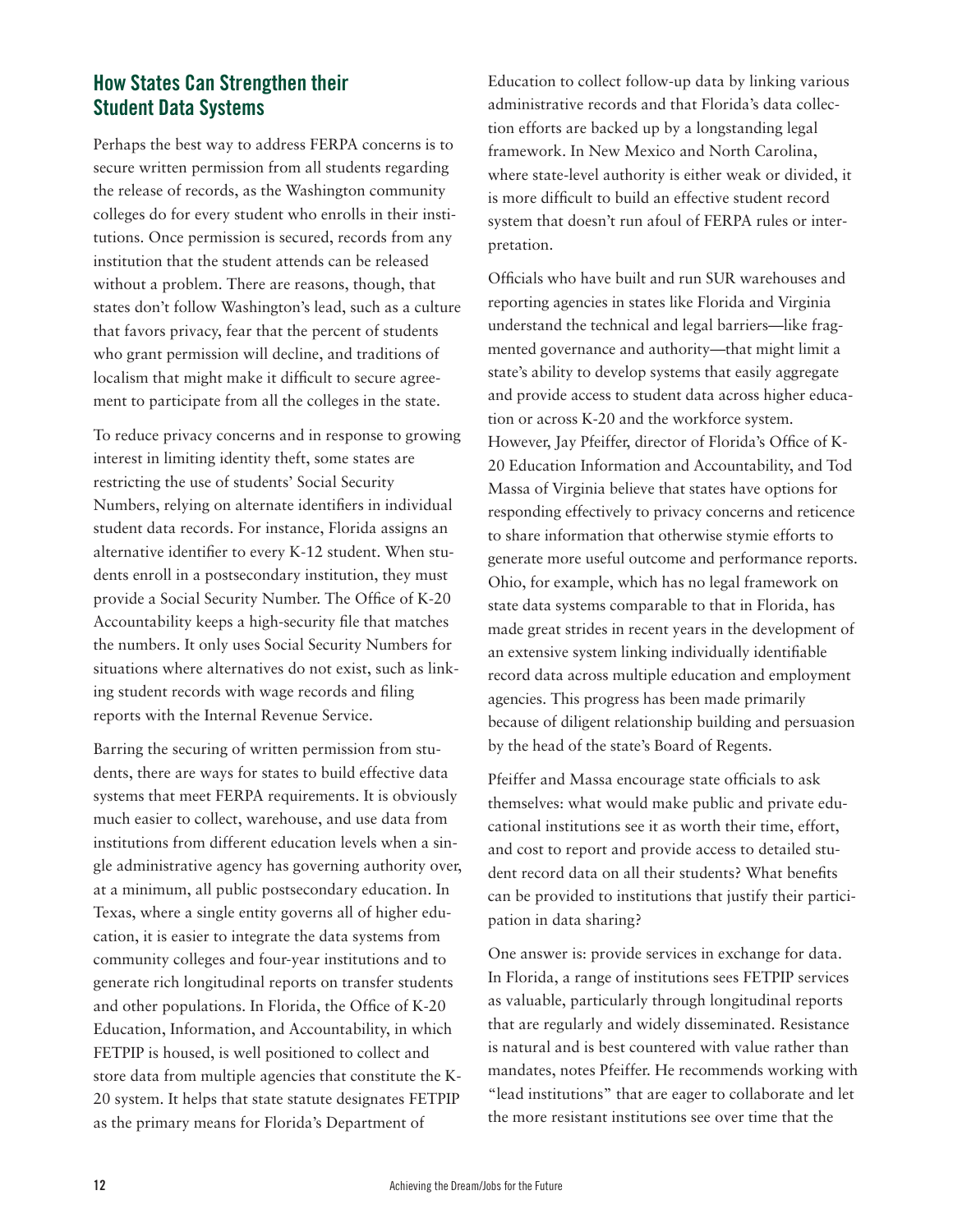reports could be of value. He also recommends disseminating reports strategically to legislative committees, all agencies that contribute data, and other stakeholders whose support is critical to long-term political viability and system funding.

Massa sees the provision of services as a way to encourage voluntary participation of independent institutions. In Virginia, the State Council for Higher Education prepares the Integrated Postsecondary Education Data System reports for independent colleges to provide to the federal government, a service they value in exchange for access to student records for research purposes. This may be sufficient incentive. According to Massa, state officials also have to assess opportunities and obstacles that result from competition among independent colleges in the state and between independent and public institutions, as well as the extent to which the state has a culture of interagency collaboration and the cost of establishing and maintaining a system with the needed capacity.

Another important incentive for expanding participation from the range of in-state postsecondary institutions is to provide funding and expect reporting in return. Texas routes Institutional funding from the state through the Coordinating Board. This sets up the possibility of a *quid pro quo*: colleges provide student unit records to the bard so that it can exercise its accountability responsibility as a disburser of public funds to individual institutions. Because state funding is also disbursed to independent colleges through the board, these colleges must also participate in the data system and provide student unit records for their students. A similar dynamic is at work in Virginia.

Beyond sound marketing and incentive strategies, a state must still build effective day-to-day working relationships across key agencies that collect data. It must establish and reestablish clarity, through well-specified interagency agreements, on the roles and responsibilities of the various institutions and agencies regarding the data records agencies provide to the common data warehouse and the products that are generated from the data. The formal agreements that FETPIP negotiates to define responsibilities, while not legally required, are crucial to Florida's ability to promote

data sharing and to establish and maintain solid relations with relevant agencies and institutions. The agreements identify FETPIP as the agent of the educational institution or agency that holds data subject to privacy restrictions and spell out obligations of parties to the agreement. Pfeiffer recommends from experience that agreements be re-negotiated annually to underscore and cement mutual accountability (and that states involve lawyers early to flag potential problems).

## **A Growing Challenge: Tracking Students Out of State**

Tracking students for purposes of accountability and program improvement has become increasingly complex as college-going patterns shift. According to national studies, over half of all students who receive a baccalaureate degree attend two or more institutions. More problematic for state data systems, four out of ten of these students attended institutions in multiple states. For states to have a complete picture of their students' educational outcomes (e.g., persistence, transfer, and completion rates), it will be necessary to link unit record databases across states, not just across agencies within states.

With funding from the Lumina Foundation, the National Center for Higher Education Management Systems has taken a look at student unit record systems across the states, with particular focus on strategies for linking these systems effectively and cost-effectively (NCHEMS 2003). Based on research reported in *Following the Mobile Student*—and interviews with state officials across the country—NCHEMS has concluded that a centralized and comprehensive approach to coordination across states may not be advisable. Rather, it advocates for exploring multiple decentralized agreements among two or a few states that are regional in nature (e.g., Florida and Georgia; New England and New York) where cross-state movement is most common. NCHEMS' reasons for this proposal mirror the views of one side in the debate at the federal level about a national SUR system: concerns about privacy, flexibility, cost, and level of bureaucratization. NCHEMS suggests state explore either an interstate compact or thirdparty contracting model.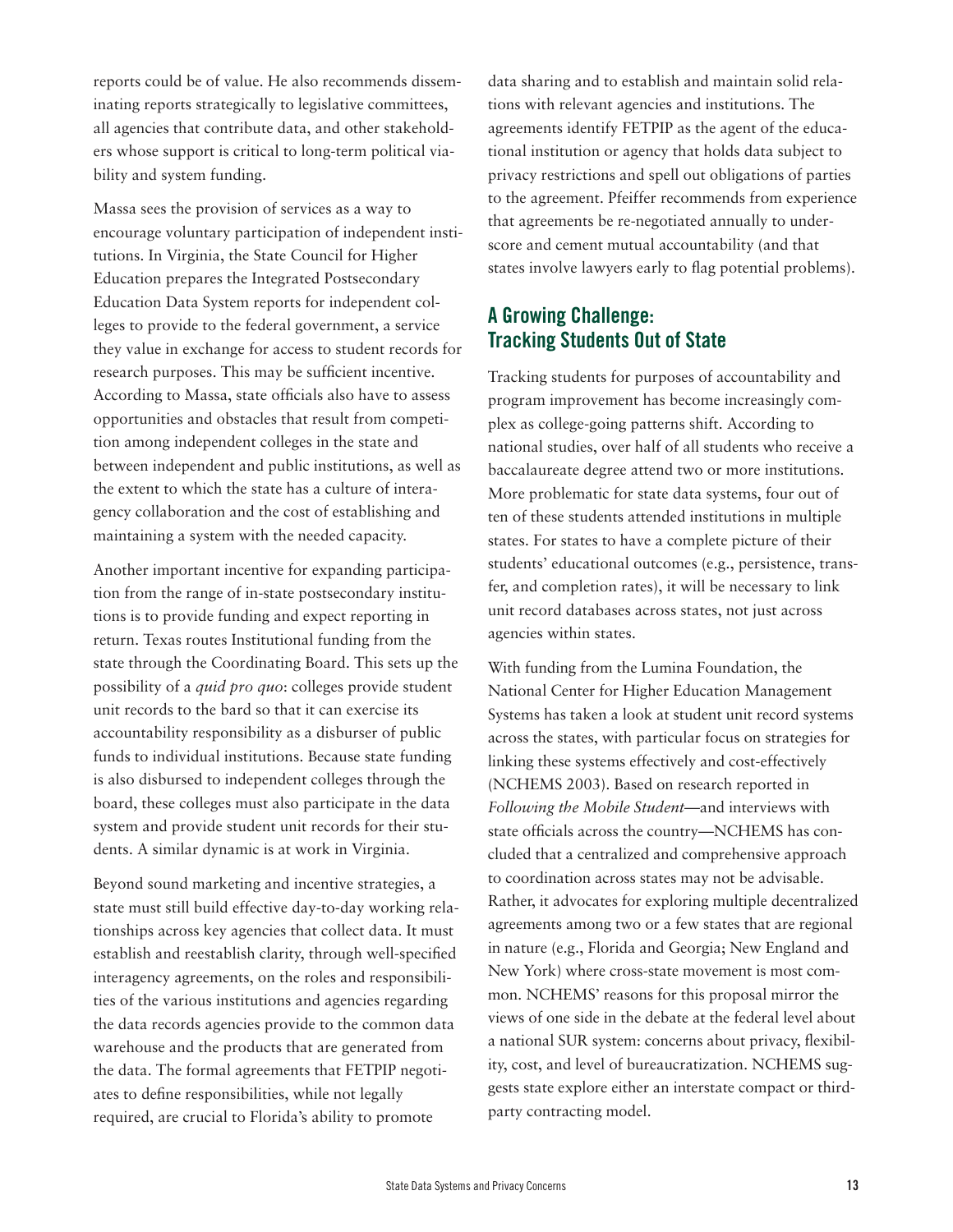*For more information on this important and growing challenge to quality data collection and analysis, contact NCHEMS (www.nchems.org) and see its report,* Following the Mobile Student*.* 

## **Federal Policy Issues**

The federal government has played an important role in shaping the kind of information that postsecondary educational institutions collect and report—and the analyses that can be conducted of institutional and system strengths, weaknesses, and performance. FERPA and other federal privacy laws provide the context within which states are building information systems, just as the Perkins Act and the Higher Education Act drive reporting at the federal level. As Congress considers how to encourage greater accountability in higher education, the issue of data collection, use, and reporting is likely to emerge in debates around Higher Education Reauthorization and other legislation.

Some advocates for better data systems, including Tod Massa of the State Commission on Higher Education of Virginia, have suggested that the Higher Education Act include a clarification that uses of data for analysis of retention, graduation rates, and other accountability purposes are not controversial, are at least permitted, and may be required. Others, though, warn of opening up consideration of privacy issues in Congress, given the current heated and polarized political climate on issues of individual privacy rights.

The U.S. Department of Education has jumped with both feet into the debate on the federal role in shaping state and institutional collection and use of student records. The National Center for Education Statistics has proposed replacing the current Integrated Postsecondary Education Data System, which is based on aggregated reporting from institutions to the department, with a national SUR system. Institutions would report individual record data to NCES, with Social Security Numbers, whether or not students receive financial aid. According to NCES, the proposed system, now being studied for feasibility, would require changes in FERPA, as well as some additional federal funding.



Early reactions to the NCES proposal have been intense and divided. The American Council on Education, the American Association of State Colleges and Universities, and the State Higher Education Executive Officers support the proposal. They note that it would greatly improve our national understanding of how well colleges educate their students, including those from underrepresented groups, and would more accurately depict the benefits resulting from public investments in postsecondary education. The Department of Education's Family Policy Compliance Office has expressed comfort with the NCES proposal and the changes to FERPA it would require.

Other organizations—particularly those representing private and independent colleges—have expressed deep reservations. The American Association of Collegiate Registrars and Admission Officers has indicated it might oppose changes to FERPA on privacy grounds. The National Association of Independent Colleges and Universities has asked whether a national SUR system could serve as a disincentive to college attendance by classes of students such as the children of illegal aliens. The United States Student Association has raised the potential for abuse by government representatives or individuals who have access to NCES data, including concern about its use for deportation.

Many state officials are vigorously opposed to the federal government moving toward a national student unit record system. Perhaps the clearest statement comes from Jay Pfeiffer in Florida. He offers several cautions: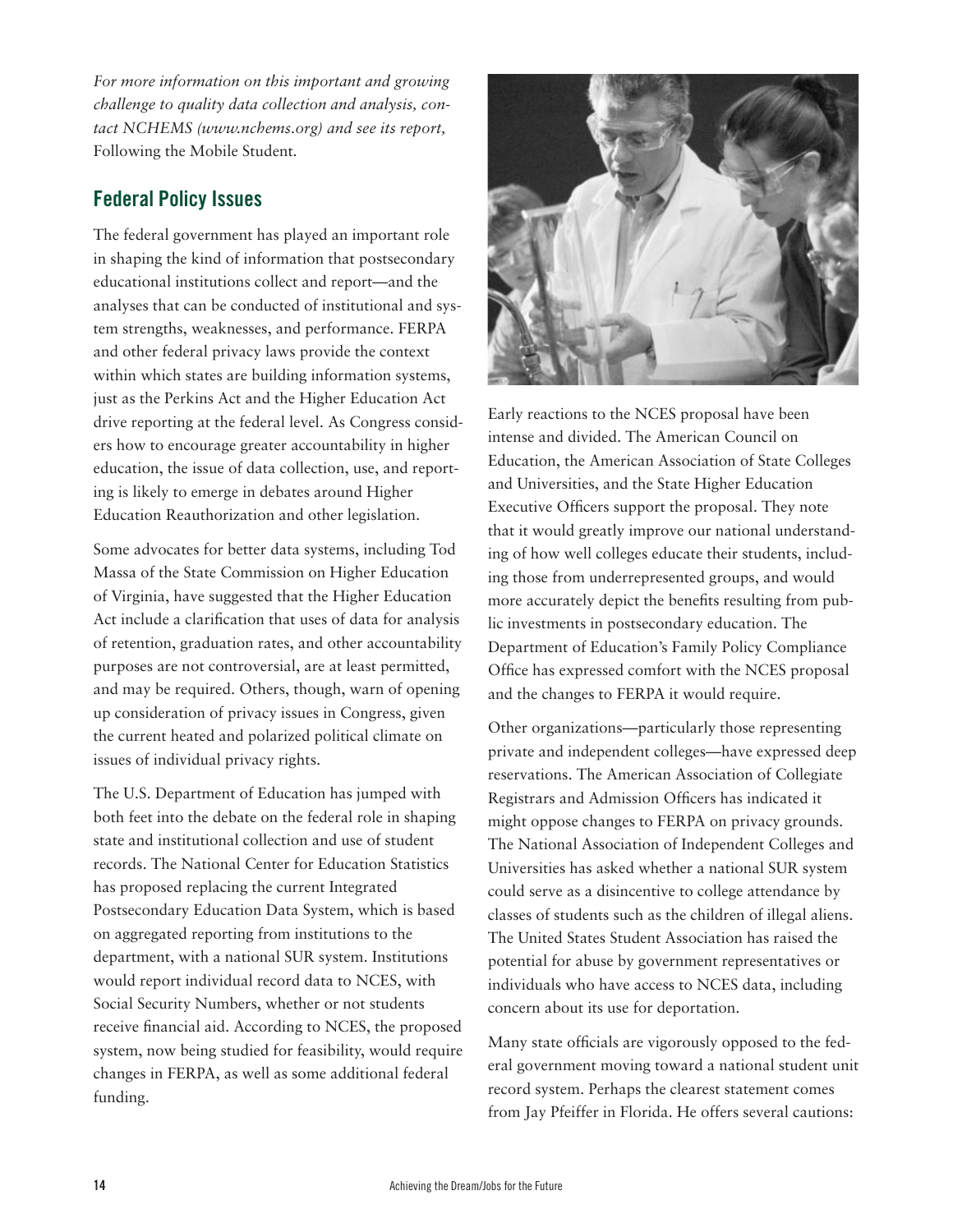- Privacy and security are legitimate concerns and should be central to the debate—on their merits and also because of the potential for public backlash against government intrusion and overreach. Policymakers should take care that privacy concerns do not raise public doubt about data collection and use, and they must be prepared to adjust data system collection methods to avoid such concerns.
- Unit record databases designed for research purposes should not be used to sanction an individual student or provide information that could lead to denial of federal benefits to the individual or their college. The NCES proposal opens the risk of such use.
- State legislatures, not the federal government, provide most of the funding for postsecondary education. Their data systems should be strengthened and not bypassed, using No Child Left Behind as a model for designing and establishing federal and state roles in promoting accountability.

Other concerns focus on the risk of proliferation of federal, state, and institutional iterations of unit record data that are slightly different, the resulting reporting burden on institutions, and the difficulty of having multiple answers to accountability questions due to differences in reporting.

Instead of replacing aggregated IPEDS reporting with the transfer of individually identifiable student records to the federal government, Pfeiffer and others recommend improving the accuracy and coverage of the IPEDS system through a process of consulting with state, regional, and national organizations and agencies that have experience with student data collection, analysis, and reporting systems. Given NCHEMS' conclusion from its research against a centralized, comprehensive SUR system, it makes sense to explore and design alternatives. It is particularly important that these alternatives generate sufficiently detailed information about student success—that data can be disaggregated to report on outcomes for population groups traditionally underrepresented in higher education, as No Child Left Behind does for K-12 education.

## **Conclusion**

While the privacy concerns that led to the passage of FERPA in 1974 remain strong, state and federal interest in making postsecondary education more accountable has grown significantly. Balancing these interests has become the subject of intense debate in states and at the federal level—and these debates are likely to accelerate. Some states, though, have been more successful than others in striking a balance that protects individual privacy while also making it possible for community colleges and other higher education institutions to use individually identifiable data records to drive institutional improvement. Some states have been better able than others to create data warehousing and analysis capacity and to use student demographic information to identify inequities in educational outcomes for students from different population groups. The lessons from these states and their approaches can be helpful to other states as they try to craft and implement policies that fit with their particular culture, politics, and policy environment.

In the coming years, state efforts to collect and use student record data effectively for research and improvement purposes will have to address important challenges. These include: how to collect more complete and better information on student income so that variations in student outcomes by income can be better understood; how best to link K-12, higher education, and workforce data in states where these linkages are weak or non-existent; and how to capture the educational outcomes of students who change institutions or attend multiple institutions in- and out-of-state. States will also, in all likelihood, have to adjust to revisions in federal rules and laws on privacy issues in educational data collection and access. In this context, states may need to increase investment in data systems, their maintenance, and their use for improvement of student outcomes. And they will have to hope that federal policy makes it easier, not harder, for states to use individual student record data for purposes of research, accountability, and improvement, particularly for students who traditionally have more difficulty succeeding in community colleges and higher education generally.